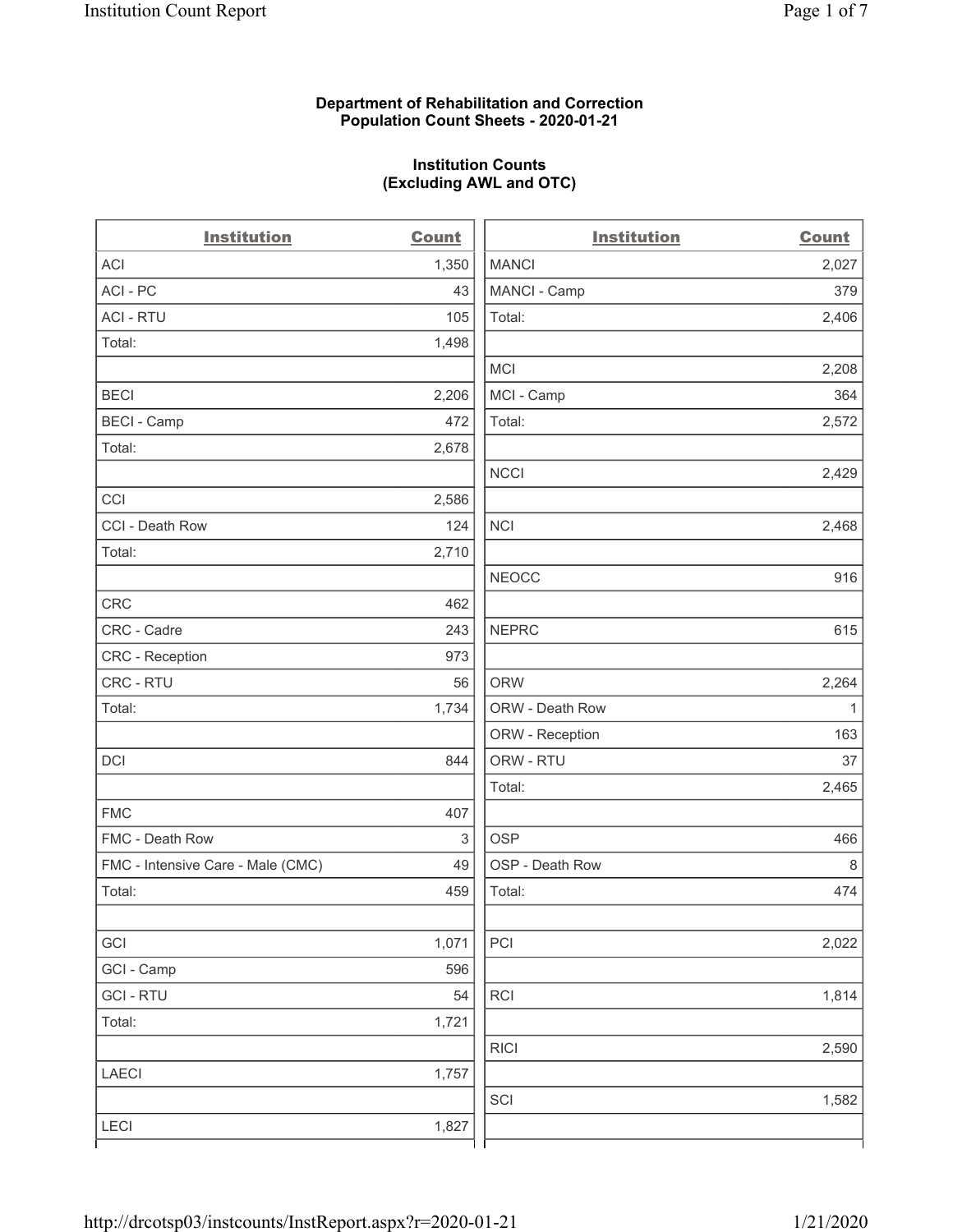| LECI - Camp              | 186   | <b>SOCF</b> |                          | 1,251  |
|--------------------------|-------|-------------|--------------------------|--------|
| Total:                   | 2,013 | SOCF - RTU  |                          | 60     |
|                          |       | Total:      |                          | 1,311  |
| LOCI                     | 2,239 |             |                          |        |
|                          |       | <b>TCI</b>  |                          | 1,040  |
| LORCI                    | 204   | TCI - Camp  |                          | 422    |
| LORCI - Cadre            | 129   | Total:      |                          | 1,462  |
| <b>LORCI - Reception</b> | 1,201 |             |                          |        |
| Total:                   | 1,534 | <b>TOCI</b> |                          | 773    |
|                          |       | TOCI-PC     |                          | 92     |
| <b>MACI</b>              | 1,000 | Total:      |                          | 865    |
| MACI - Minimum           | 1,255 |             |                          |        |
| Total:                   | 2,255 | <b>WCI</b>  |                          | 1,265  |
|                          |       | WCI - RTU   |                          | 30     |
|                          |       | Total:      |                          | 1,295  |
|                          |       |             | <b>Total Population:</b> | 48,728 |

\* The Total Population includes 30 Offenders with Reason Codes 30 & 31. \*\* The Total Population includes 38 Offenders with Reason Code 0A.

# **Male Population by Security Level (Include AWL and Exclude OTC)**

| <b>Security Level</b>  |                   | <b>Body</b> | <b>AWL</b> | $(-OTC)$ | <b>Total</b> |
|------------------------|-------------------|-------------|------------|----------|--------------|
| <b>Total Level E</b>   |                   | 945         | 10         |          | 948          |
| Total Level 4          |                   | 1,730       | 19         | 15       | 1,734        |
| Total Level 3          |                   | 11,340      | 202        | 174      | 11,368       |
| Total Level 2          |                   | 16,534      | 191        | 143      | 16,582       |
| Total Level 1          |                   | 14,037      | 152        | 91       | 14,098       |
| <b>Total Death Row</b> |                   | 139         | 0          | $\Omega$ | 139          |
|                        | <b>Total Male</b> | 44,725      | 574        | 430      | 44,869       |

## **Female Population by Institution (Include AWL and Exclude OTC)**

| <b>Institution</b>     | <b>Body</b> | <b>AWL</b> | $(-OTC)$ | <b>Total</b> |
|------------------------|-------------|------------|----------|--------------|
| <b>DCI</b>             | 843         | 9          | 8        | 844          |
| <b>FMC</b>             | 6           |            |          | 6            |
| <b>NEPRC</b>           | 615         | 16         |          | 624          |
| <b>ORW</b>             | 2,263       | 40         | 23       | 2,280        |
| <b>ORW - Death Row</b> |             |            |          |              |
| ORW - Reception        | 163         | 5          | 5        | 163          |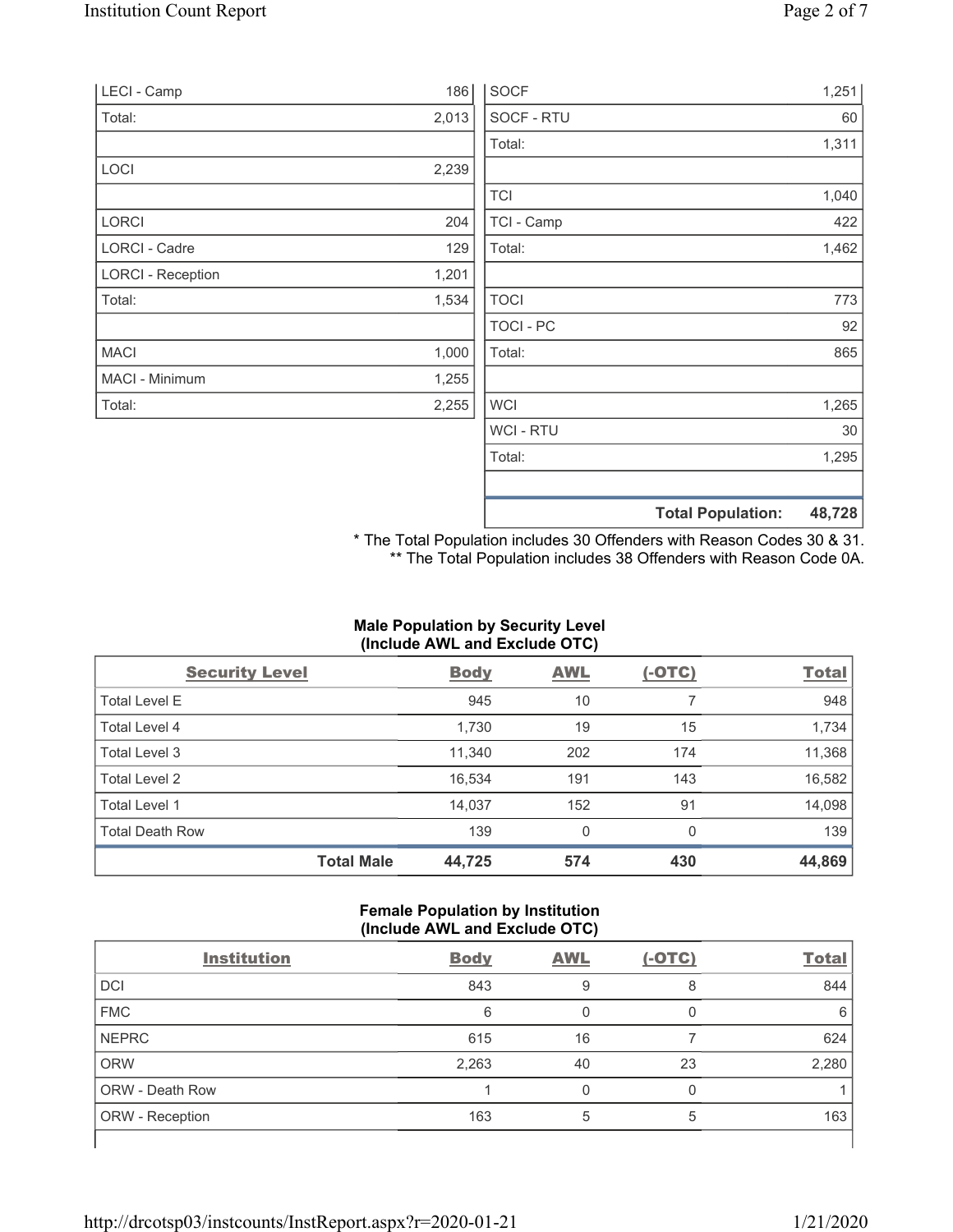| ORW - RTU |                          | 37     |     |     | 37     |
|-----------|--------------------------|--------|-----|-----|--------|
|           | <b>Total Female</b>      | 3,928  | 70  | 43  | 3,955  |
|           |                          |        |     |     |        |
|           | <b>Total Population:</b> | 48,653 | 644 | 473 | 48,824 |

## **Male Population by Institution: Security Level 5 and E (Include AWL and Exclude OTC)**

| <b>Institution</b>   | <b>Body</b>    | <b>AWL</b>          | $(-OTC)$            | <b>Total</b>    |
|----------------------|----------------|---------------------|---------------------|-----------------|
| ACI                  | $\overline{2}$ | $\mathbf 0$         | 0                   | $\sqrt{2}$      |
| <b>BECI</b>          | $\mathbf 0$    | 1                   | 1                   | $\mathbf 0$     |
| CRC                  | $6\,$          | $\mathsf{O}\xspace$ | $\mathsf{O}\xspace$ | $6\,$           |
| CRC - Reception      | 1              | $\mathsf{O}\xspace$ | $\mathsf 0$         | 1               |
| CRC - RTU            | $\,6\,$        | $\mathsf{O}\xspace$ | 0                   | $\,6\,$         |
| LECI                 | $\mathfrak{S}$ | 1                   | 0                   | 4               |
| LORCI                | 1              | $\mathsf{O}\xspace$ | $\mathsf{O}\xspace$ | $\mathbf{1}$    |
| <b>MACI</b>          | 19             | 1                   | 1                   | 19              |
| <b>MANCI</b>         | $\overline{4}$ | $\mathbf 0$         | 0                   | $\overline{4}$  |
| <b>NEOCC</b>         | 3              | $\mathsf{O}\xspace$ | 0                   | 3               |
| <b>OSP</b>           | 318            | $\sqrt{3}$          | 1                   | 320             |
| RCI                  | $6\phantom{1}$ | $\mathbf 0$         | 0                   | $6\phantom{1}6$ |
| <b>SOCF</b>          | 430            | $\sqrt{3}$          | $\,$ 3 $\,$         | 430             |
| <b>TOCI</b>          | 127            | 1                   | 1                   | 127             |
| TOCI - PC            | $\overline{2}$ | $\mathsf{O}\xspace$ | $\mathsf{O}\xspace$ | $\overline{2}$  |
| <b>WCI</b>           | 12             | $\mathsf{O}\xspace$ | $\mathbf 0$         | 12              |
| WCI - RTU            | 5              | $\mathbf 0$         | $\boldsymbol{0}$    | 5               |
| <b>Total Level 5</b> | 945            | 10                  | $\overline{7}$      | 948             |

# **Male Population by Institution: Security Level 4 (Include AWL and Exclude OTC)**

| <b>Body</b> | <b>AWL</b> | $(-OTC)$ | <b>Total</b> |
|-------------|------------|----------|--------------|
| 6           |            |          | 6            |
|             |            |          |              |
|             |            | O        |              |
| 10          |            |          | 10           |
| 3           |            |          |              |
|             |            |          |              |
|             |            |          |              |
| っ           |            |          |              |
|             |            |          |              |
|             |            |          |              |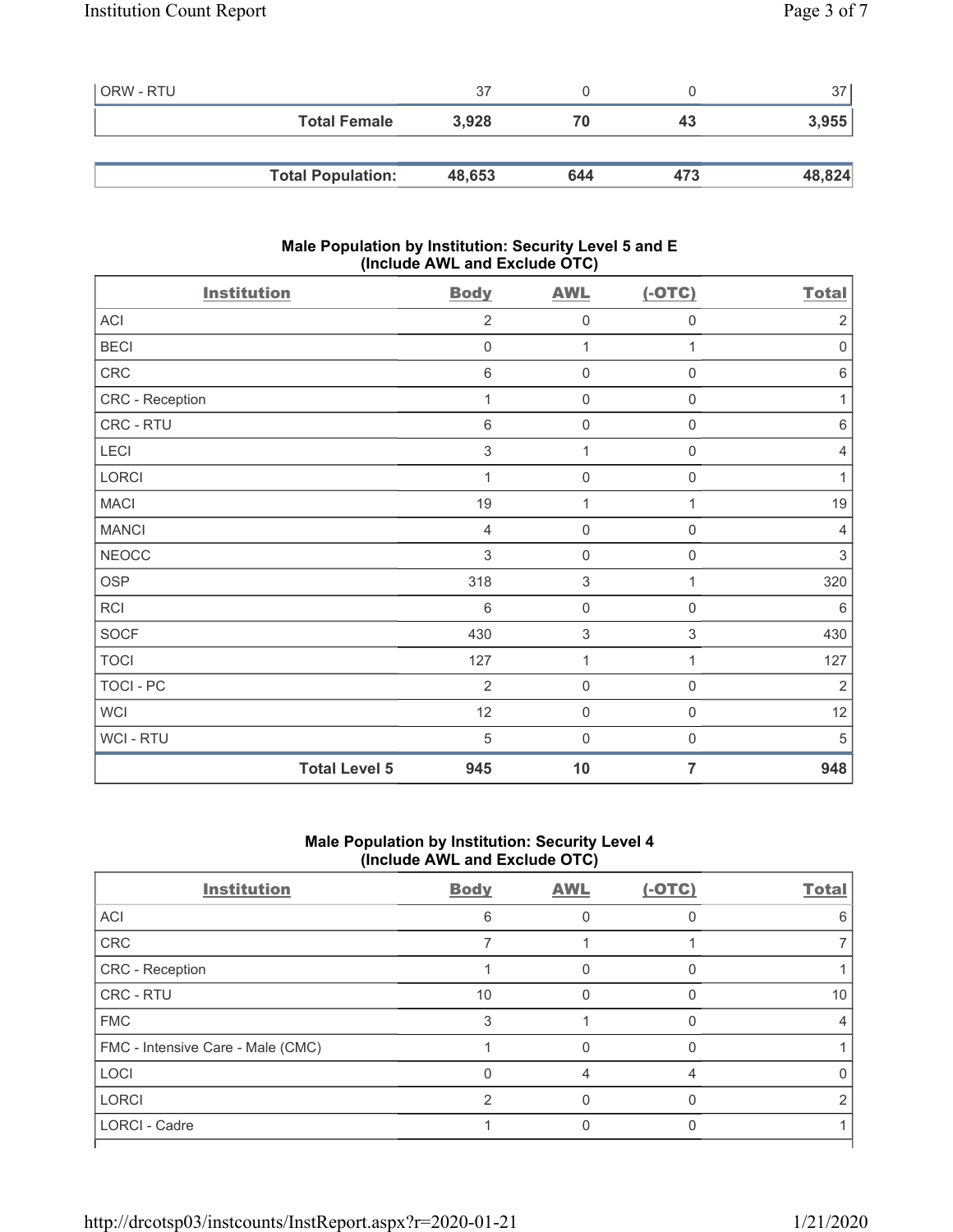| <b>LORCI - Reception</b> |                      | 3     | $\boldsymbol{0}$ | $\Omega$ | 3     |
|--------------------------|----------------------|-------|------------------|----------|-------|
| <b>MACI</b>              |                      | 16    | $\mathbf 0$      | 0        | 16    |
| <b>MANCI</b>             |                      | 2     | $\mathbf 0$      | 0        | 2     |
| <b>NEOCC</b>             |                      | 8     | $\mathbf{0}$     | $\Omega$ | 8     |
| <b>OSP</b>               |                      | 128   | 1                |          | 128   |
| <b>SOCF</b>              |                      | 816   | 8                | 6        | 818   |
| SOCF - RTU               |                      | 60    | $\mathbf{0}$     | 0        | 60    |
| <b>TCI</b>               |                      | 6     | $\mathbf 0$      | $\Omega$ | 6     |
| <b>TOCI</b>              |                      | 637   | 4                | 3        | 638   |
| TOCI - PC                |                      | 16    | $\mathbf{0}$     | 0        | 16    |
| <b>WCI</b>               |                      | 5     | $\mathbf{0}$     | $\Omega$ | 5     |
| WCI - RTU                |                      | 2     | $\mathbf{0}$     | $\Omega$ | 2     |
|                          | <b>Total Level 4</b> | 1,730 | 19               | 15       | 1,734 |

#### **Male Population by Institution: Security Level 3 (Include AWL and Exclude OTC)**

| <b>Institution</b>                | <b>Body</b>    | <b>AWL</b>          | $(-OTC)$            | <b>Total</b>   |
|-----------------------------------|----------------|---------------------|---------------------|----------------|
| <b>ACI</b>                        | 19             | $\mathsf{O}\xspace$ | $\mathbf 0$         | 19             |
| ACI-PC                            | 8              | $\mathsf 0$         | $\mathsf{O}\xspace$ | $\,8\,$        |
| <b>BECI</b>                       | 6              | $\mathbf 0$         | $\mathbf 0$         | $\,6\,$        |
| CCI                               | $\overline{7}$ | $\mathsf 0$         | $\mathsf{O}\xspace$ | $\overline{7}$ |
| CRC                               | 253            | $\,8\,$             | $\overline{7}$      | 254            |
| CRC - Cadre                       | 24             | $\mathbf 0$         | $\mathbf 0$         | 24             |
| CRC - Reception                   | 499            | 18                  | 18                  | 499            |
| CRC - RTU                         | 40             | $\mathbf 0$         | $\mathsf{O}\xspace$ | 40             |
| <b>FMC</b>                        | $\overline{4}$ | $\mathbf{1}$        | $\mathsf{O}\xspace$ | $\sqrt{5}$     |
| FMC - Intensive Care - Male (CMC) | $\overline{2}$ | $\mathbf{1}$        | $\mathbf 0$         | $\mathfrak{S}$ |
| <b>LAECI</b>                      | 5              | $\mathbf 0$         | $\mathbf 0$         | $\sqrt{5}$     |
| LECI                              | 1,741          | 14                  | 10                  | 1,745          |
| <b>LORCI</b>                      | 89             | 75                  | 70                  | 94             |
| <b>LORCI - Cadre</b>              | 13             | $\mathsf{O}\xspace$ | $\mathsf{O}\xspace$ | 13             |
| <b>LORCI - Reception</b>          | 1,014          | $\mathfrak{S}$      | $\overline{2}$      | 1,015          |
| <b>MACI</b>                       | 860            | $\overline{4}$      | $\overline{2}$      | 862            |
| <b>MANCI</b>                      | 1,917          | 32                  | 27                  | 1,922          |
| <b>NCCI</b>                       | $\overline{2}$ | $\mathsf 0$         | $\mathsf{O}\xspace$ | $\overline{2}$ |
| <b>NCI</b>                        | 1              | $\mathbf 0$         | $\mathsf{O}\xspace$ | $\mathbf{1}$   |
| <b>NEOCC</b>                      | 891            | $\boldsymbol{9}$    | $\overline{7}$      | 893            |
| <b>OSP</b>                        | 1              | $\mathbf 0$         | $\mathsf 0$         | 1              |
| PCI                               | 45             | $\overline{2}$      | $\mathsf{O}\xspace$ | 47             |
| <b>RCI</b>                        | 1,625          | 11                  | 11                  | 1,625          |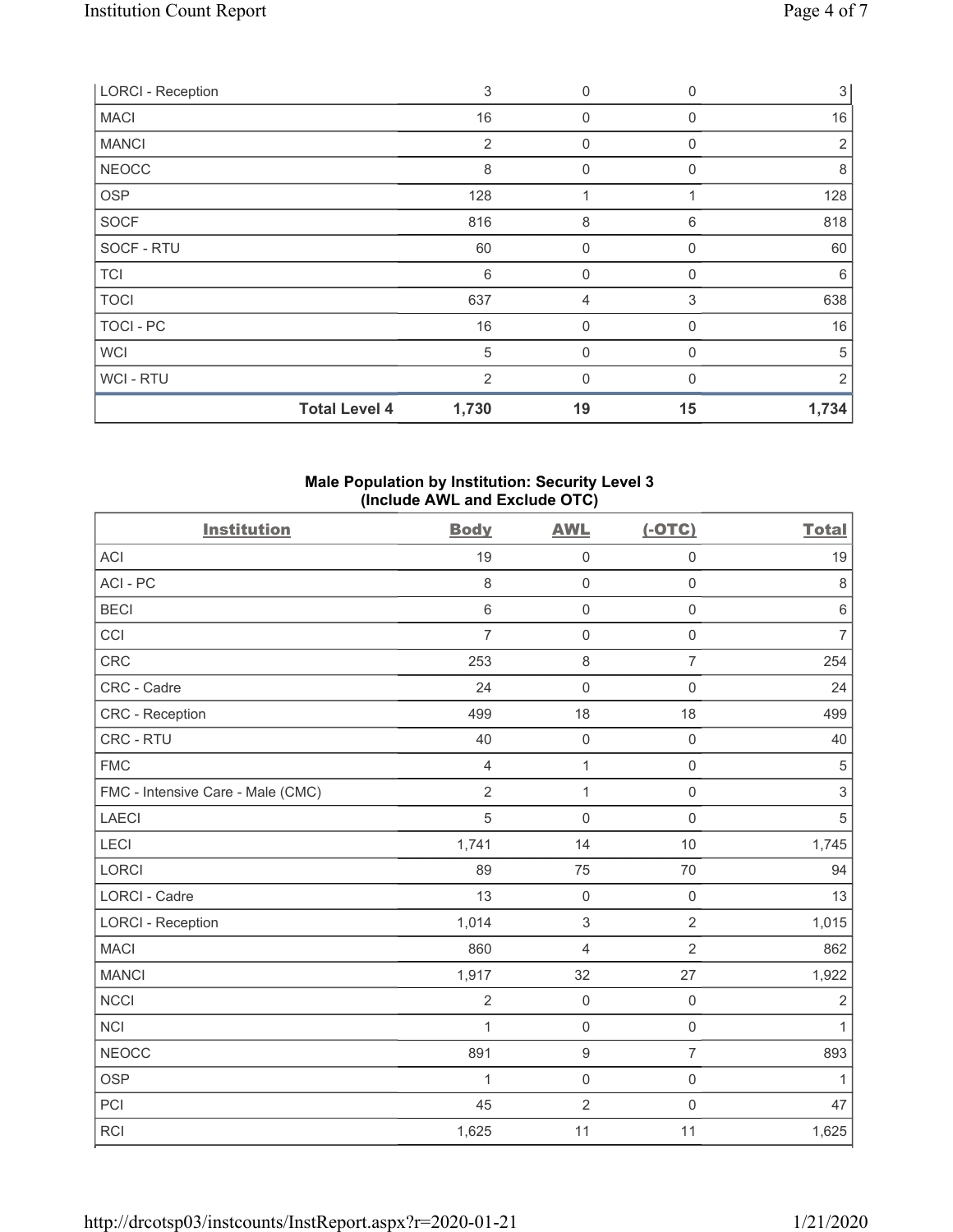| <b>RICI</b> |                      | ⌒      |     |     |        |
|-------------|----------------------|--------|-----|-----|--------|
| SOCF        |                      | 5      |     |     | 5      |
| <b>TCI</b>  |                      | 949    | 9   |     | 951    |
| TCI - Camp  |                      |        | 0   |     |        |
| <b>TOCI</b> |                      | 9      | 0   |     | 9      |
| TOCI - PC   |                      | 74     | 0   |     | 74     |
| <b>WCI</b>  |                      | 1,215  | 15  | 13  | 1,217  |
| WCI-RTU     |                      | 19     |     |     | 19     |
|             | <b>Total Level 3</b> | 11,340 | 202 | 174 | 11,368 |

## **Male Population by Institution: Security Level 2 (Include AWL and Exclude OTC)**

| <b>Institution</b>                | <b>Body</b>  | <b>AWL</b>   | $(-OTC)$            | <b>Total</b> |
|-----------------------------------|--------------|--------------|---------------------|--------------|
| <b>ACI</b>                        | 751          | $\sqrt{5}$   | 3                   | 753          |
| ACI-PC                            | 25           | $\mathbf 0$  | $\mathbf 0$         | 25           |
| <b>ACI - RTU</b>                  | 79           | $\mathbf 0$  | $\mathbf 0$         | 79           |
| <b>BECI</b>                       | 1,545        | 12           | $\boldsymbol{9}$    | 1,548        |
| <b>BECI - Camp</b>                | 1            | $\mathbf 0$  | $\mathbf 0$         | 1            |
| CCI                               | 1,986        | 15           | $\boldsymbol{9}$    | 1,992        |
| <b>CRC</b>                        | 99           | $\sqrt{3}$   | 3                   | 99           |
| CRC - Cadre                       | 218          | $\mathbf 0$  | $\mathbf 0$         | 218          |
| <b>CRC</b> - Reception            | 278          | 12           | 12                  | 278          |
| <b>DCI</b>                        | $\mathbf{1}$ | $\mathbf 0$  | $\mathsf{O}\xspace$ | $\mathbf{1}$ |
| <b>FMC</b>                        | 14           | $\mathbf 0$  | $\mathbf 0$         | 14           |
| FMC - Intensive Care - Male (CMC) | 16           | $\mathbf 0$  | $\mathsf{O}\xspace$ | 16           |
| GCI                               | 426          | $\sqrt{3}$   | $\mathbf{1}$        | 428          |
| GCI - Camp                        | 1            | $\mathbf 0$  | $\mathbf 0$         | 1            |
| <b>GCI-RTU</b>                    | 44           | $\mathbf 0$  | $\mathbf 0$         | 44           |
| <b>LAECI</b>                      | 1,127        | 24           | 17                  | 1,134        |
| LECI                              | 76           | $\mathbf 0$  | $\mathbf 0$         | 76           |
| LOCI                              | 1,390        | 16           | 15                  | 1,391        |
| LORCI                             | 97           | 24           | 22                  | 99           |
| <b>LORCI - Cadre</b>              | 114          | $\mathbf 0$  | $\mathbf 0$         | 114          |
| <b>LORCI - Reception</b>          | 98           | $\mathbf{1}$ | $\mathbf{1}$        | 98           |
| <b>MACI</b>                       | 104          | $\sqrt{3}$   | 3                   | 104          |
| <b>MANCI</b>                      | 71           | $\mathbf 0$  | $\mathbf 0$         | 71           |
| MCI                               | 1,682        | 16           | 8                   | 1,690        |
| MCI - Camp                        | 1            | $\mathbf 0$  | $\mathsf{O}\xspace$ | $\mathbf{1}$ |
| <b>NCCI</b>                       | 1,172        | 17           | 17                  | 1,172        |
| <b>NCI</b>                        | 1,478        | 11           | $\overline{7}$      | 1,482        |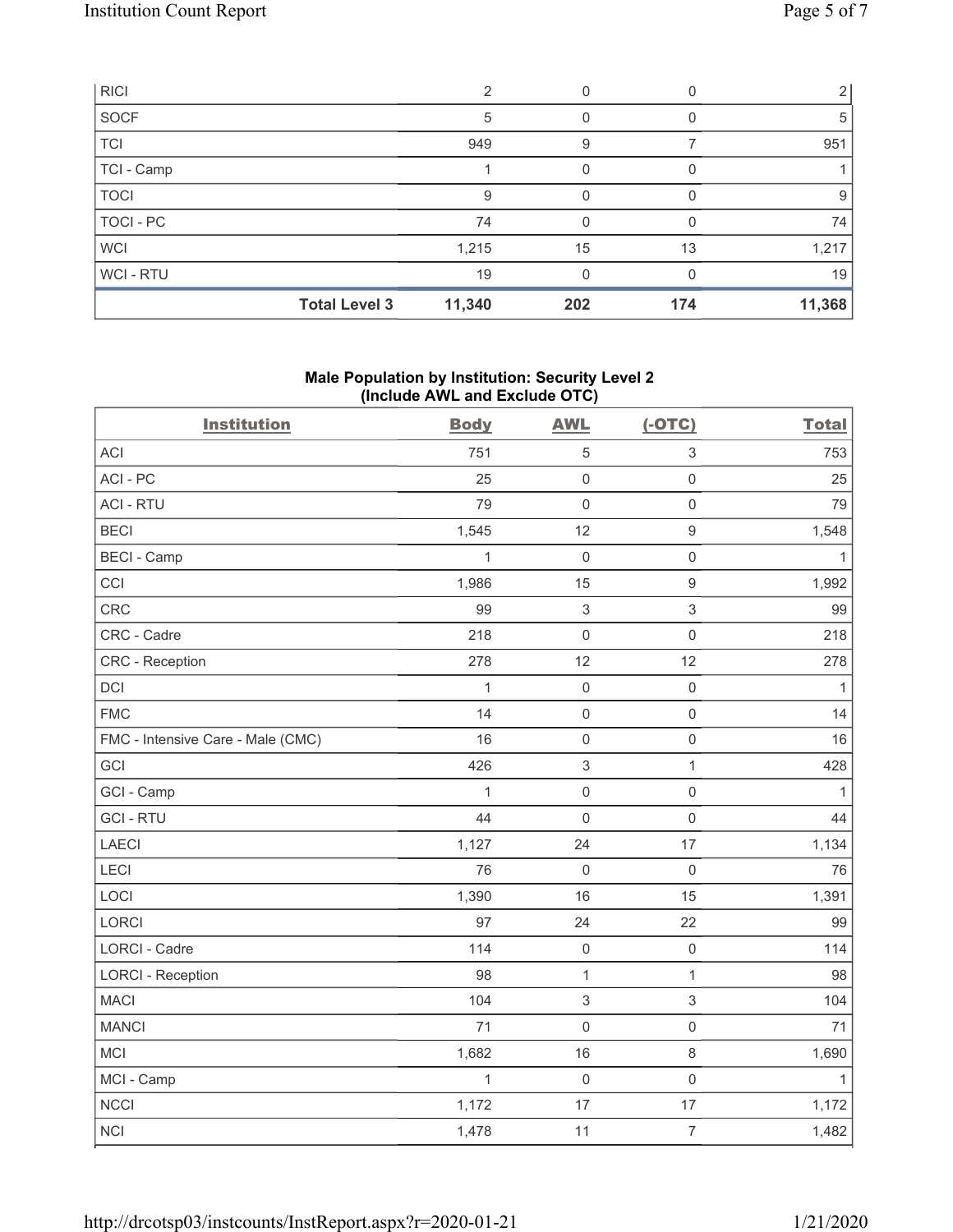|             | <b>Total Level 2</b> | 16,534 | 191 | 143 | 16,582 |
|-------------|----------------------|--------|-----|-----|--------|
| <b>WCI</b>  |                      | 33     |     |     | 33     |
| <b>TCI</b>  |                      | 42     | O   |     | 42     |
| SCI         |                      | 1,118  | 8   | 4   | 1,122  |
| <b>RICI</b> |                      | 1,391  | 16  | 10  | 1,397  |
| <b>RCI</b>  |                      | 183    |     |     | 183    |
| PCI         |                      | 858    | 3   |     | 861    |
| <b>OSP</b>  |                      |        |     |     |        |
| NEOCC       |                      | 14     | 0   |     | 14     |

## **Male Population by Institution: Security Level 1 (Include AWL and Exclude OTC)**

| <b>Institution</b>                | <b>Body</b>  | <b>AWL</b>          | $(-OTC)$            | <b>Total</b>   |
|-----------------------------------|--------------|---------------------|---------------------|----------------|
| <b>ACI</b>                        | 572          | $\overline{2}$      | $\mathbf{1}$        | 573            |
| ACI-PC                            | 10           | $\mathsf{O}\xspace$ | $\mathsf{O}\xspace$ | 10             |
| <b>ACI - RTU</b>                  | 26           | $\mathbf 0$         | $\mathsf{O}\xspace$ | 26             |
| <b>BECI</b>                       | 654          | 19                  | 12                  | 661            |
| <b>BECI - Camp</b>                | 470          | $\mathsf{O}\xspace$ | $\mathsf{O}\xspace$ | 470            |
| CCI                               | 592          | $\sqrt{3}$          | $\overline{2}$      | 593            |
| CRC                               | 35           | $\sqrt{2}$          | $\overline{2}$      | 35             |
| CRC - Cadre                       | $\mathbf{1}$ | $\mathsf 0$         | $\mathsf{O}\xspace$ | $\mathbf{1}$   |
| CRC - Reception                   | 190          | $\,8\,$             | 8                   | 190            |
| <b>FMC</b>                        | 380          | $\overline{7}$      | $\overline{2}$      | 385            |
| FMC - Intensive Care - Male (CMC) | 30           | $\mathsf{O}\xspace$ | $\mathsf{O}\xspace$ | 30             |
| GCI                               | 645          | 14                  | $\overline{7}$      | 652            |
| GCI - Camp                        | 595          | $\mathbf{1}$        | $\mathsf 0$         | 596            |
| <b>GCI-RTU</b>                    | 10           | $\mathsf 0$         | $\mathbf 0$         | 10             |
| LAECI                             | 625          | $\,6\,$             | 5                   | 626            |
| LECI                              | 6            | $\sqrt{3}$          | $\overline{2}$      | $\overline{7}$ |
| LECI - Camp                       | 186          | $\sqrt{2}$          | $\overline{2}$      | 186            |
| LOCI                              | 849          | $\mathbf{1}$        | $\mathbf{1}$        | 849            |
| LORCI                             | 15           | $\,8\,$             | $\overline{7}$      | 16             |
| <b>LORCI - Cadre</b>              | $\mathbf{1}$ | $\mathbf 0$         | $\mathsf{O}\xspace$ | $\mathbf{1}$   |
| <b>LORCI - Reception</b>          | 86           | $\mathsf 0$         | $\mathsf{O}\xspace$ | 86             |
| MACI - Minimum                    | 1,255        | 12                  | 8                   | 1,259          |
| <b>MANCI</b>                      | 33           | $\,6\,$             | $\mathfrak{S}$      | 36             |
| MANCI - Camp                      | 379          | $\mathbf 1$         | $\mathbf{1}$        | 379            |
| <b>MCI</b>                        | 526          | $\overline{4}$      | $\mathfrak{S}$      | 527            |
| MCI - Camp                        | 363          | $\mathsf{O}\xspace$ | $\mathsf{O}\xspace$ | 363            |
| <b>NCCI</b>                       | 1,254        | $\mathbf 5$         | $\,$ 3 $\,$         | 1,256          |